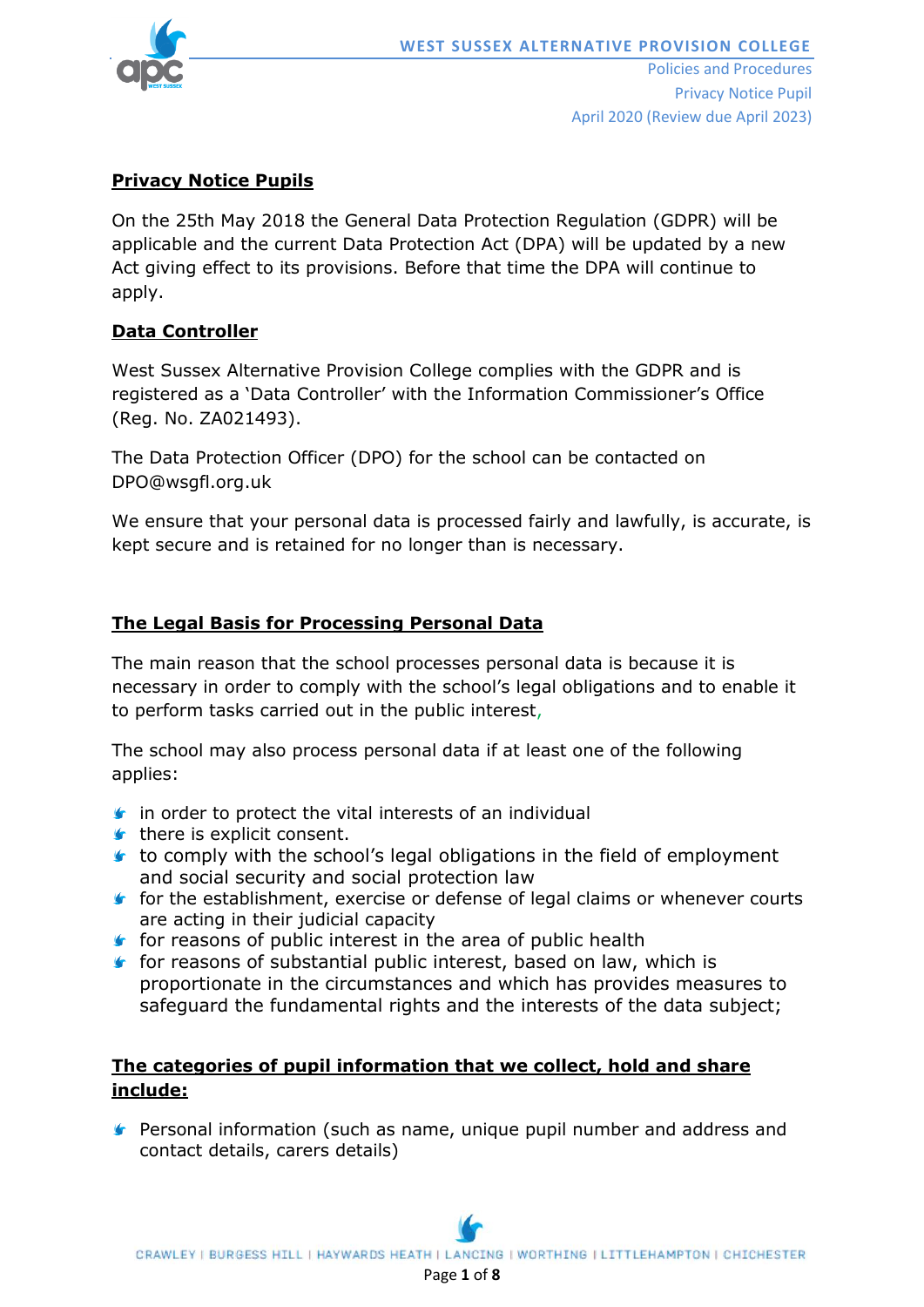

Policies and Procedures Privacy Notice Pupil April 2020 (Review due April 2023)

- Characteristics (such as ethnicity, language, nationality, country of birth, religion and free school meal eligibility)
- **Safeguarding information (such as court orders and professional** involvement)
- Attendance information (such as sessions attended, number of absences and absence reasons, details of any exclusion information,)
- Subject specific cloud based learning platforms (such as My Maths, Twinkl, Doddle etc.)
- national curriculum assessment results, examination results
- $\blacktriangleright$  where pupils go after they leave us
- Assessment, attainment and behavioural records (including academic progress and results, Post 16 courses enrolled for and any relevant results)
- Medical and administration (such as doctors information, child health , dental health , allergies, medication and dietary requirements)
- **s** any special educational needs or disabilities as well as relevant medical information. (including the needs, ranking, assessments)

For pupils enrolling for post 14 qualifications, the Learning Records Service will give us the unique learner number (ULN) and may also give us details about your learning or qualifications.

## **How we use information**

We collect and hold personal information relating to our pupils and those involved in their care, we may also receive information from previous schools, Multi-Agencies, the local authority(s) and/or the Department for Education (DfE).

We use this personal data to:

- $\bullet$  to keep children safe
- support our pupils' learning
- support our pupils' welfare
- **f** monitor and report on their progress
- **s** provide appropriate pastoral care;
- star-assess the quality of our services;
- **s** process any complaints;
- **s** protecting vulnerable individuals;
- $\blacktriangleright$  the prevention and detection of crime
- $\bullet$  to meet the statutory duties placed upon us

#### **Who we share data with**

We may pass data to:

- $\mathbf$  the local authority
- **Schools that a pupil attends after leaving this school**
- **The Department for Education (DfE)**
- **G** NHS
- **School Nurse (WSCC)**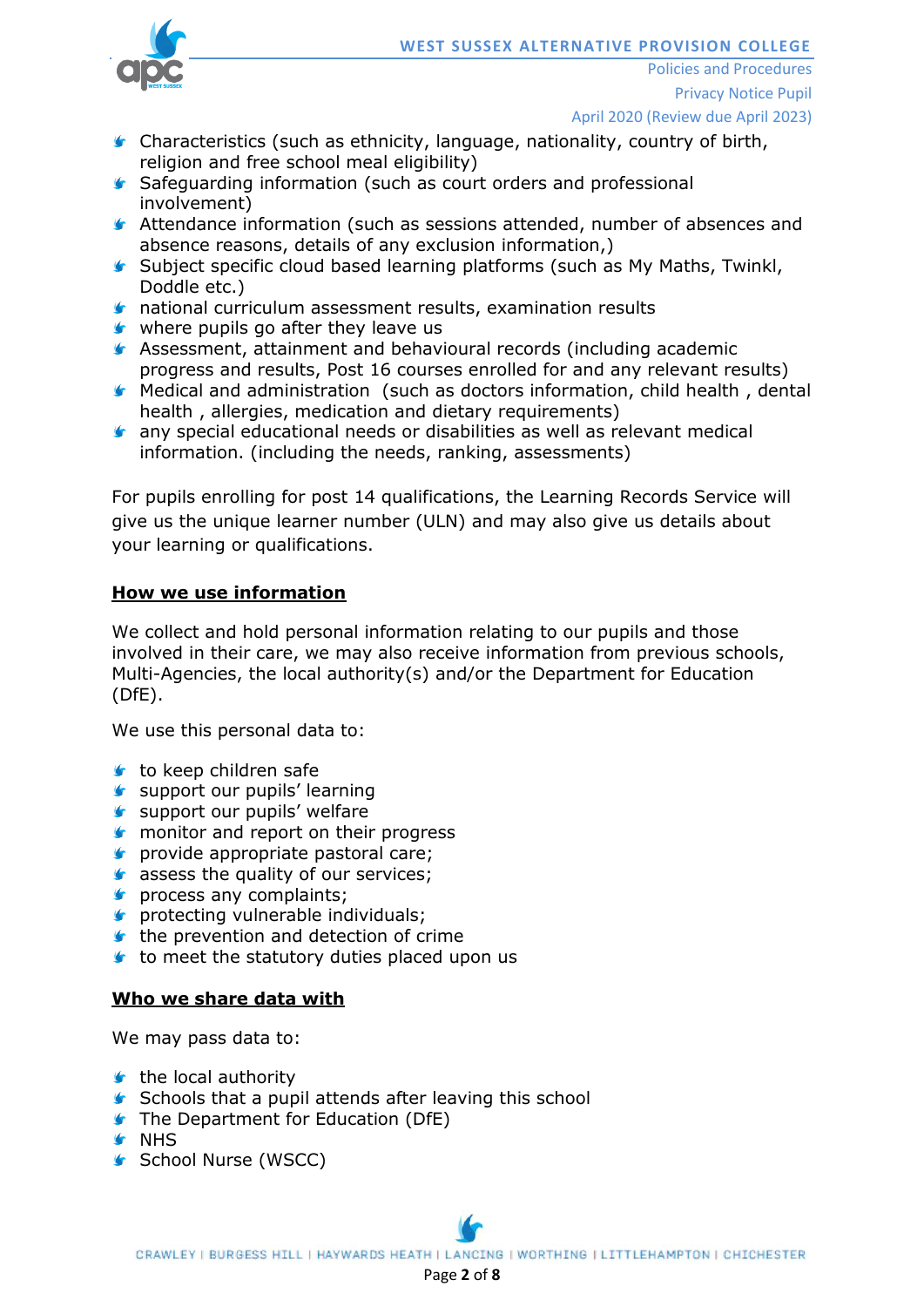

Policies and Procedures Privacy Notice Pupil April 2020 (Review due April 2023)

- $\bullet$  third-party organisations, as allowed by law
- **G** agencies that provide services on our behalf
- **G** agencies with whom we have a duty to co-operate
- $\blacktriangleright$  vouth support services (pupils aged 13+)

# **For further information about who we share with and why please see APPENDIX A.**

#### **Retention Periods**

Personal data will not be retained by the school for longer than necessary in relation to the purposes for which they were collected.

Information will be held in accordance with the Information and Records Management Society Tool Kit for Schools.

<https://irms.site-ym.com/page/SchoolsToolkit>

#### **Photographs**

The School may take photographs, videos or webcam recordings of pupils or students for official use, monitoring and for educational purposes. You will be made aware that this is happening and the context in which the photograph will be used.

Photographs may also be taken of those attending a ceremony which may appear in the newspaper or on our website. You will be made aware that this is happening and the context in which the photograph will be used.

## **CCTV**

The school operates CCTV on most of the school sites as it is considered necessary to protect pupils' safety and/or the school's property.

#### **Rights**

You have the right to:

- **b** be informed of data processing (which is covered by this Privacy Notice)
- **G** access information (also known as a Subject Access Request)
- **have inaccuracies corrected**
- **have information erased**
- $\mathbf{\mathsf{r}}$  restrict processing
- $\bullet$  data portability (this is unlikely to be relevant to schools)
- $\blacktriangleright$  intervention in respect of automated decision making (automated decision making is rarely operated within schools)
- Withdraw consent (see below)
- **Complain to the Information Commissioner's Office (See below)**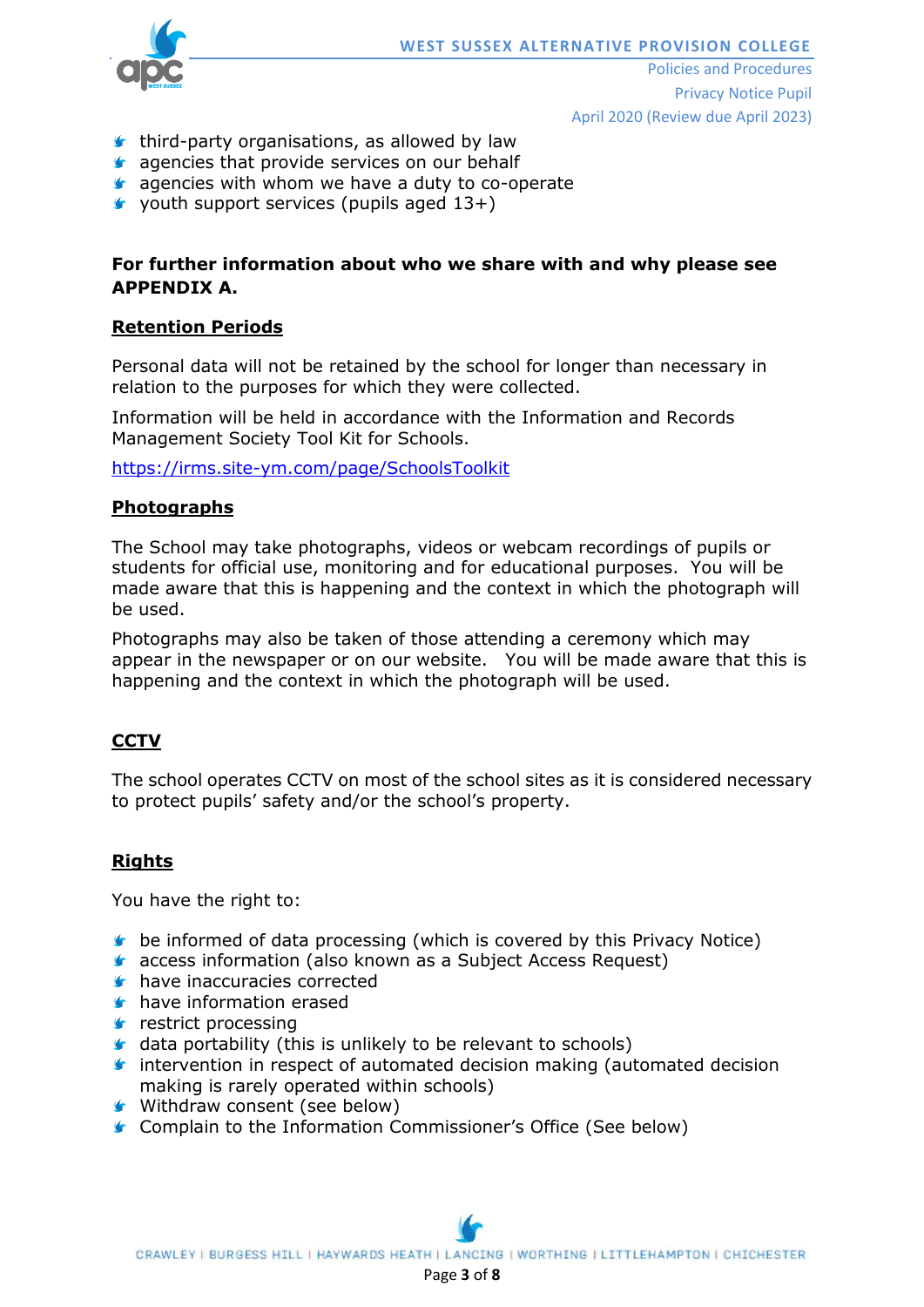

To exercise any of these rights please contact the DPO [\(DPO@wsgfl.org.uk\)](mailto:DPO@wsgfl.org.uk)

# **Withdrawal of Consent**

The lawful basis upon which the school process personal data is that it is necessary in order to comply with the schools legal obligations and to enable it to perform tasks carried out in the public interest.

Where the school process personal data solely on the basis that you have consented to the processing, you will have the right to withdraw that consent.

# **Complaints to ICO**

If you are unhappy with the way your request has been handled, you may wish to ask for a review of our decision by contacting the DPO.

If you are not content with the outcome of the internal review, you may apply directly to the Information Commissioner for a decision. Generally, the ICO cannot make a decision unless you have exhausted our internal review procedure. The Information Commissioner can be contacted at:

The Information Commissioner's Office, Wycliffe House, Water Lane, Wilmslow, Cheshire SK9 5AF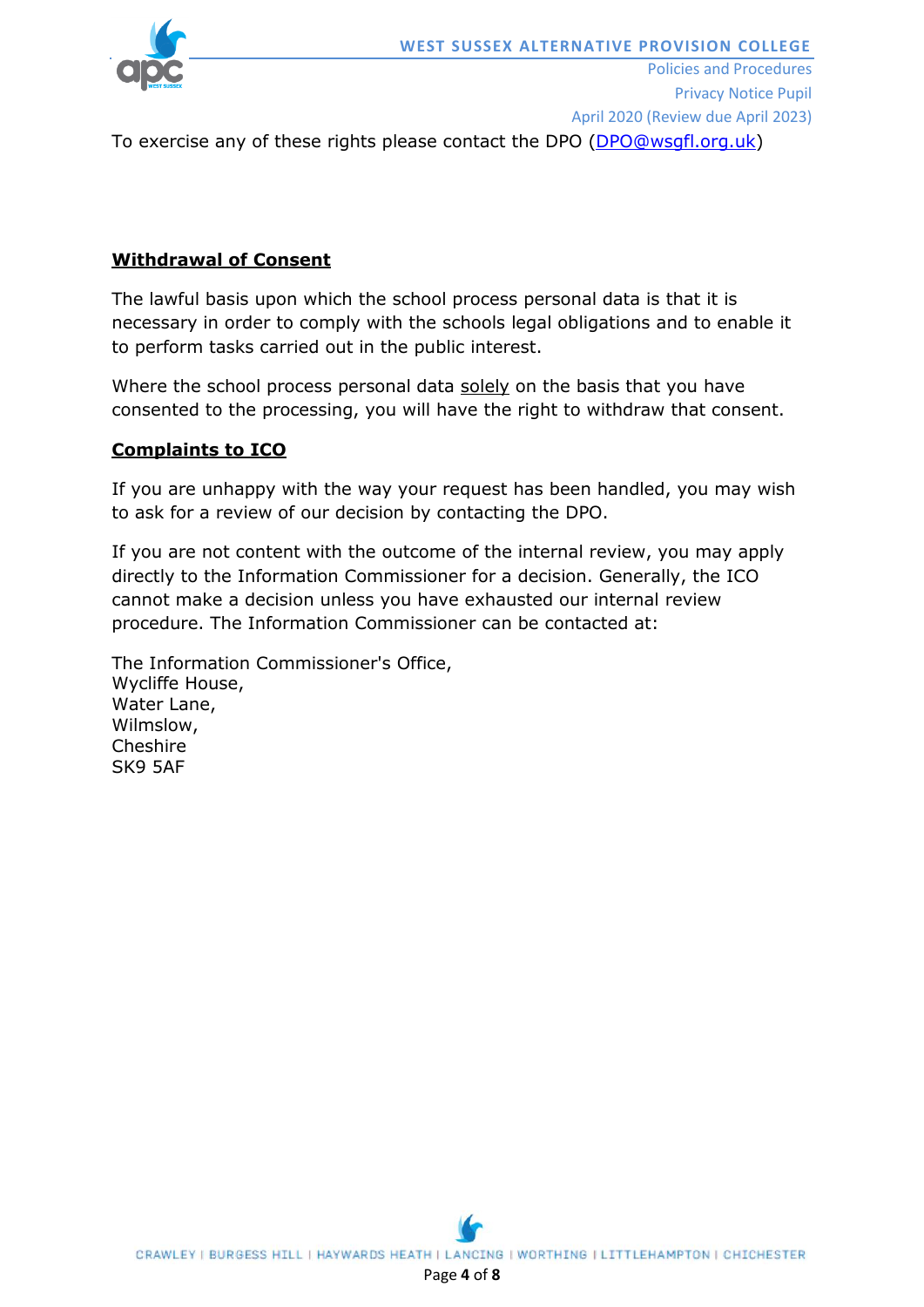

# **APPENDIX A**

# **Who we share data with and why**

We do not share information about our pupils with anyone without consent unless the law and our policies allow us to do so.

We share pupils' data with the Department for Education (DfE) on a statutory basis. This data sharing underpins school funding and educational attainment policy and monitoring.

We are required to pass information about our pupils to the Department for Education (DfE) under regulation 4 of The Education (Information About Individual Pupils) (England) Regulations 2013.

To find out more about the data collection requirements placed on us by the Department for Education (for example; via the school census) go to

[https://www.gov.uk/education/data-collection-and-censuses-for-schools.](https://www.gov.uk/education/data-collection-and-censuses-for-schools)

#### Youth Service

#### **Pupils aged 13+**

Once pupils reach the age of 13, the law requires us to pass pupil information to the local authority and / or the provider of Youth Support Services in the area as they have responsibilities in relation to the education or training of 13-19 year olds under section 507B of the Education Act 1996.

This enables them to provide services as follows:

- $\triangleright$  youth support services
- **s** careers advisers

A parent or guardian can request that **only** their child's name, address and date of birth is passed to their local authority or provider of youth support services by informing us. This right is transferred to the child / pupil once he/she reaches the age 16.

## **Pupils aged 16+**

We will also share certain information about pupils aged 16+ with our local authority and / or provider of youth support services as they have responsibilities in relation to the education or training of 13-19 year olds under section 507B of the Education Act 1996.

This enables them to provide services as follows:

**s** post-16 education and training providers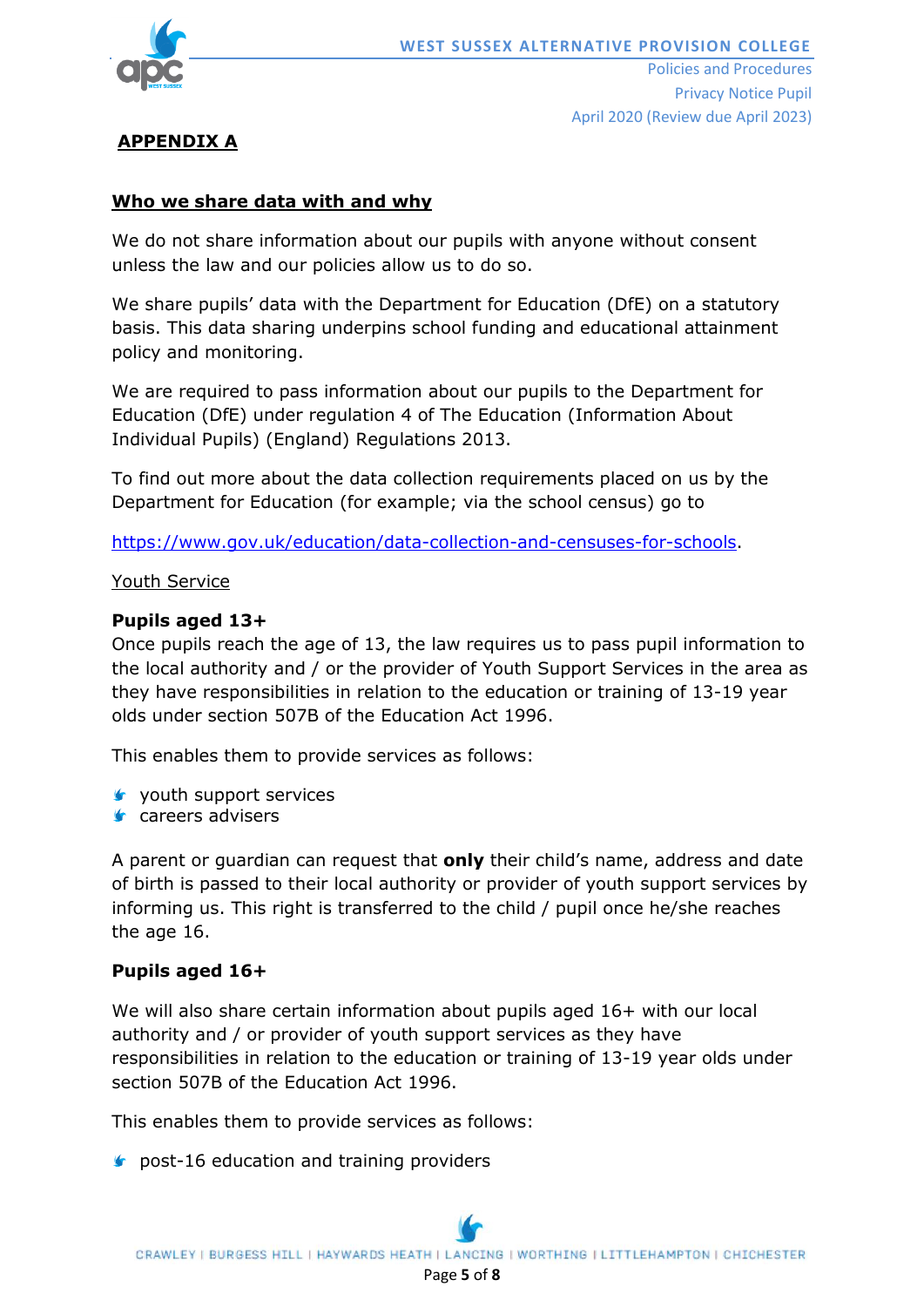

- **v** youth support services
- **s** careers advisers

For more information about services for young people, please visit our local authority website.

A parent/guardian can request that **only** their child's name, address and date of birth be passed to the provider of Youth Support Services in your area by informing the DPO. **This right is transferred to the child once he/she reaches the age 16**.

*For more information about services for young people, please go to the local authority website* [https://www.westsussex.gov.uk/education-children-and](https://www.westsussex.gov.uk/education-children-and-families/)[families/](https://www.westsussex.gov.uk/education-children-and-families/)

# Career Guidance

We will also share certain information about pupils with agencies who provide careers support and guidance to any year 11 students, to enable them to make a smooth transition into appropriate further education, training or employment. These could include:

- West Sussex County Council Careers Advisor
- **S** Connexions

## The National Pupil Database (NPD)

The NPD is owned and managed by the Department for Education and contains information about pupils in schools in England. It provides invaluable evidence on educational performance to inform independent research, as well as studies commissioned by the Department. It is held in electronic format for statistical purposes. This information is securely collected from a range of sources including schools, local authorities and awarding bodies.

We are required by law, to provide information about our pupils to the DfE as part of statutory data collections such as the school census and early years' census. Some of this information is then stored in the NPD. The law that allows this is the Education (Information About Individual Pupils) (England) Regulations 2013.

To find out more about the NPD, go to:

[https://www.gov.uk/government/publications/national-pupil-database-user](https://www.gov.uk/government/publications/national-pupil-database-user-guide-and-supporting-information)[guide-and-supporting-information.](https://www.gov.uk/government/publications/national-pupil-database-user-guide-and-supporting-information)

The department may share information about our pupils from the NPD with third parties who promote the education or well-being of children in England by: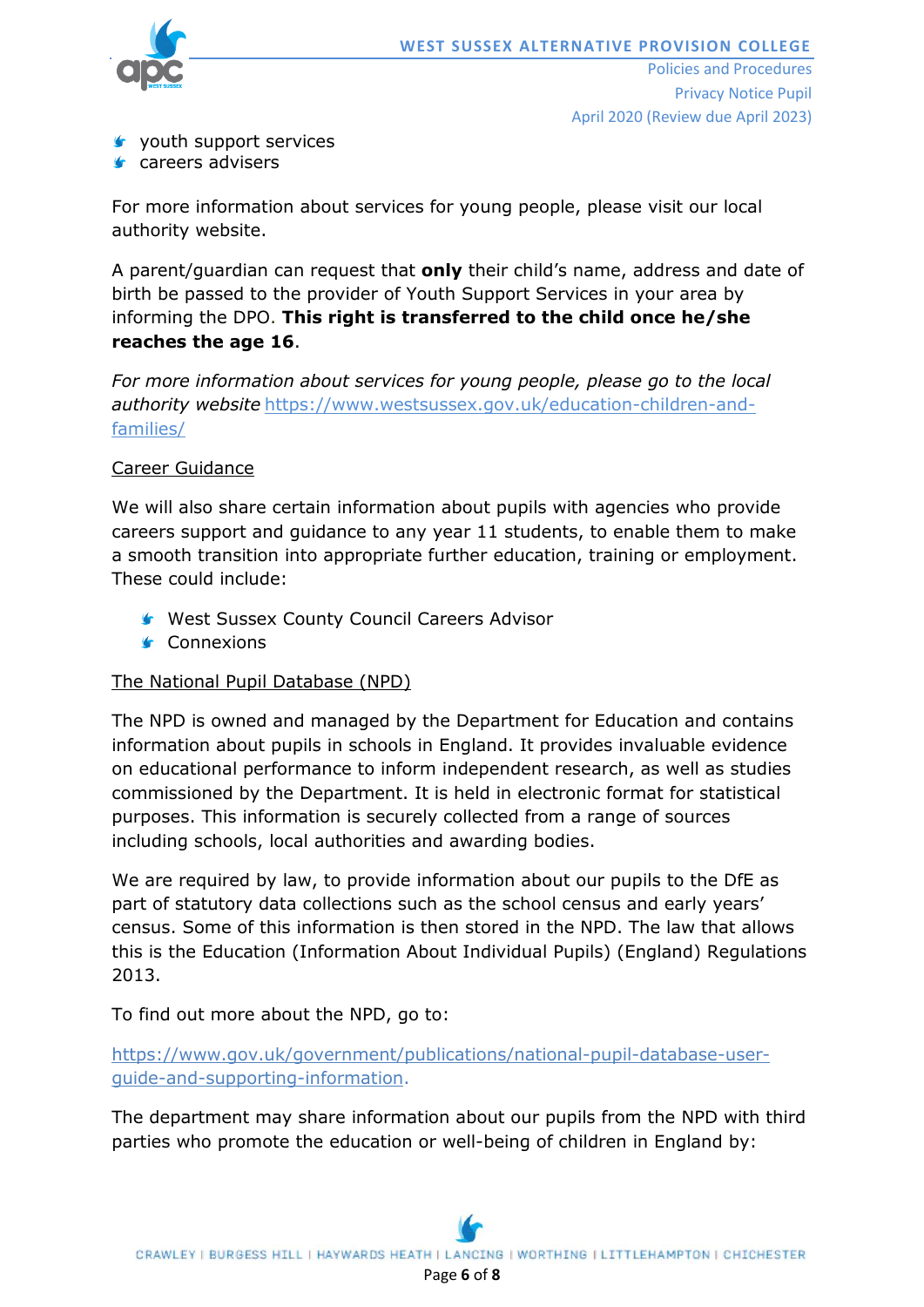

Policies and Procedures Privacy Notice Pupil April 2020 (Review due April 2023)

- **Conducting research or analysis**
- **s** producing statistics
- **s** providing information, advice or guidance

The Department has robust processes in place to ensure the confidentiality of our data is maintained and there are stringent controls in place regarding access and use of the data. Decisions on whether DfE releases data to third parties are subject to a strict approval process and based on a detailed assessment of:

- who is requesting the data
- $\bullet$  the purpose for which it is required
- $\bullet$  the level and sensitivity of data requested: and
- $\blacktriangleright$  the arrangements in place to store and handle the data

To be granted access to pupil information, organisations must comply with strict terms and conditions covering the confidentiality and handling of the data, security arrangements and retention and use of the data.

For more information about the department's data sharing process, please visit:

<https://www.gov.uk/data-protection-how-we-collect-and-share-research-data>

For information about which organisations the department has provided pupil information, (and for which project), please visit the following website:

[https://www.gov.uk/government/publications/national-pupil-database-requests](https://www.gov.uk/government/publications/national-pupil-database-requests-received)[received](https://www.gov.uk/government/publications/national-pupil-database-requests-received)

To contact DfE:<https://www.gov.uk/contact-dfe>

#### Primary Care Trusts (PCTs)

We are required, by law, to pass certain information about our pupils to PCT's.

PCT's use information about pupils for research and statistical purposes, to develop, monitor and evaluate the performance of local health services. These statistics will not identify individual pupils. It is necessary for certain health information about children (for example, such as their height and weight) to be retained for a certain period of time (designated by the Department of Health) and requires these PCTs to maintain children's names and addresses for this purpose. PCTs may also provide individual schools and Local Authorities (LAs) with aggregated health information which will not identify individual children.

Local Authority - education and training

We are required, by law, to pass certain information about our pupils to local authorities.